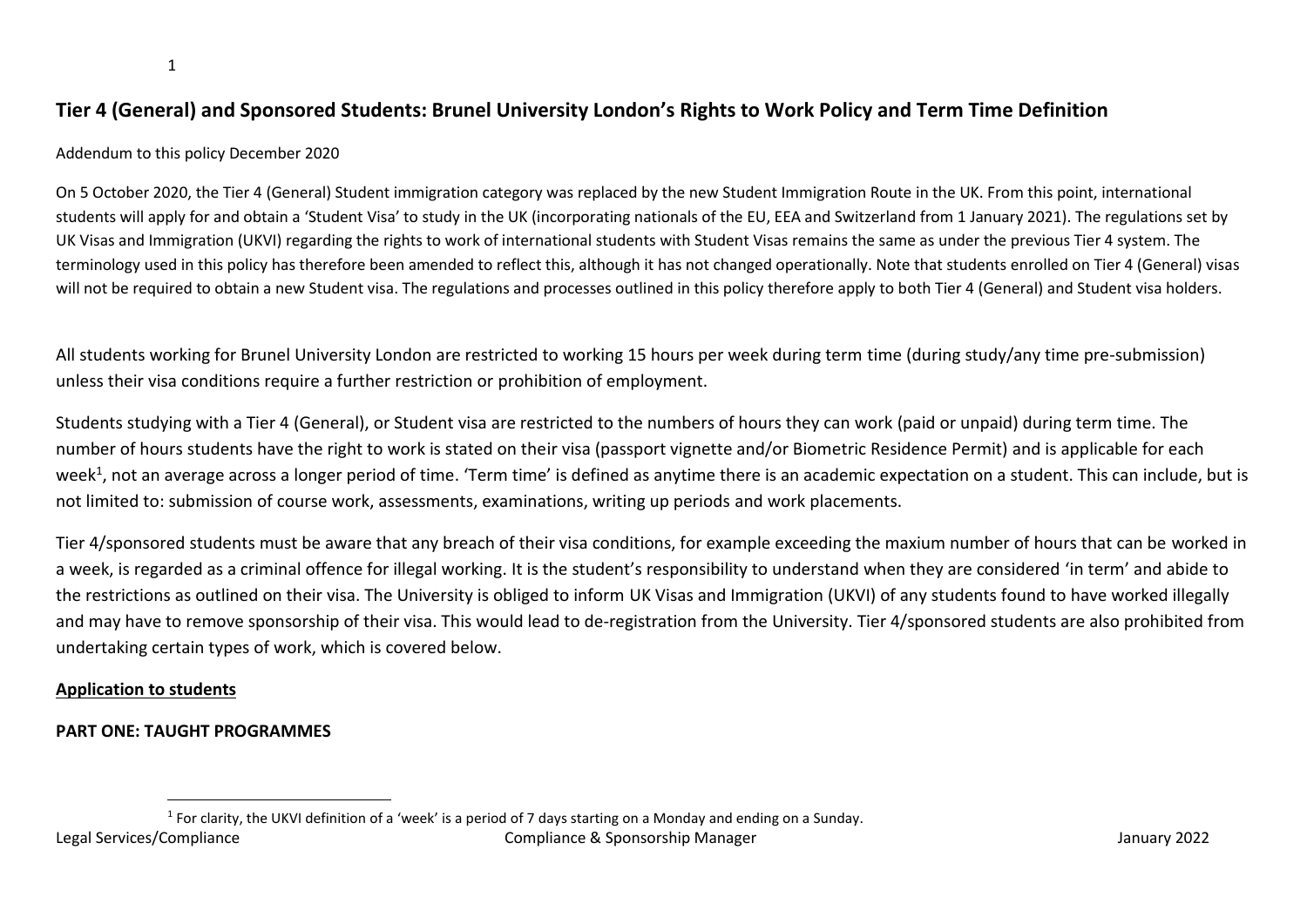The precise timing of the scheduled University closures may vary from year-to-year. The exact timing of Term and Vacation periods for each academic year will be set out in a [calendar for the academic year, available at the Brunel Website.](https://www.brunel.ac.uk/about/term-dates)

Depending on the degree level of students, term-time is defined as follows:

| Type of activity                                                 | 'Term time' for the purposes of Tier 4/Student visa working<br>restrictions   |
|------------------------------------------------------------------|-------------------------------------------------------------------------------|
| Undergraduate students                                           | Terms One, Two and Three (until the conclusion of the exam period             |
|                                                                  | in May as specified in the academic year calendar)                            |
| Undergraduate students starting in January                       | Terms Two, Three, Four (first year only)                                      |
| Postgraduate Taught students (Masters level) undertaking a full- | Terms One, Two, Three, Four and until submission of dissertation <sup>2</sup> |
| time masters programme (September starters)                      |                                                                               |
| Postgraduate Taught students (Masters level) undertaking a full- | Terms Two, Three, Four, One and until submission of dissertation <sup>3</sup> |
| time masters programme (January starters)                        |                                                                               |

# **Types of taught programme not covered by the general scheme:**

Some types of student activity are not covered by the general scheme set out above and have special rules regarding working, which students must observe. These are:

# **1. Students undertaking a short course**

Pre-sessional English students or students on short courses are considered to always be 'in term', as the course which they are studying typically consists of a single, intensive programme with no break in term.

 $\overline{a}$ 

<sup>&</sup>lt;sup>2</sup> PGT students requiring reassessment in any modules or who undertake a work placement after the submission of the dissertation would remain 'in term' until there is no longer an academic expectation for their programme of study.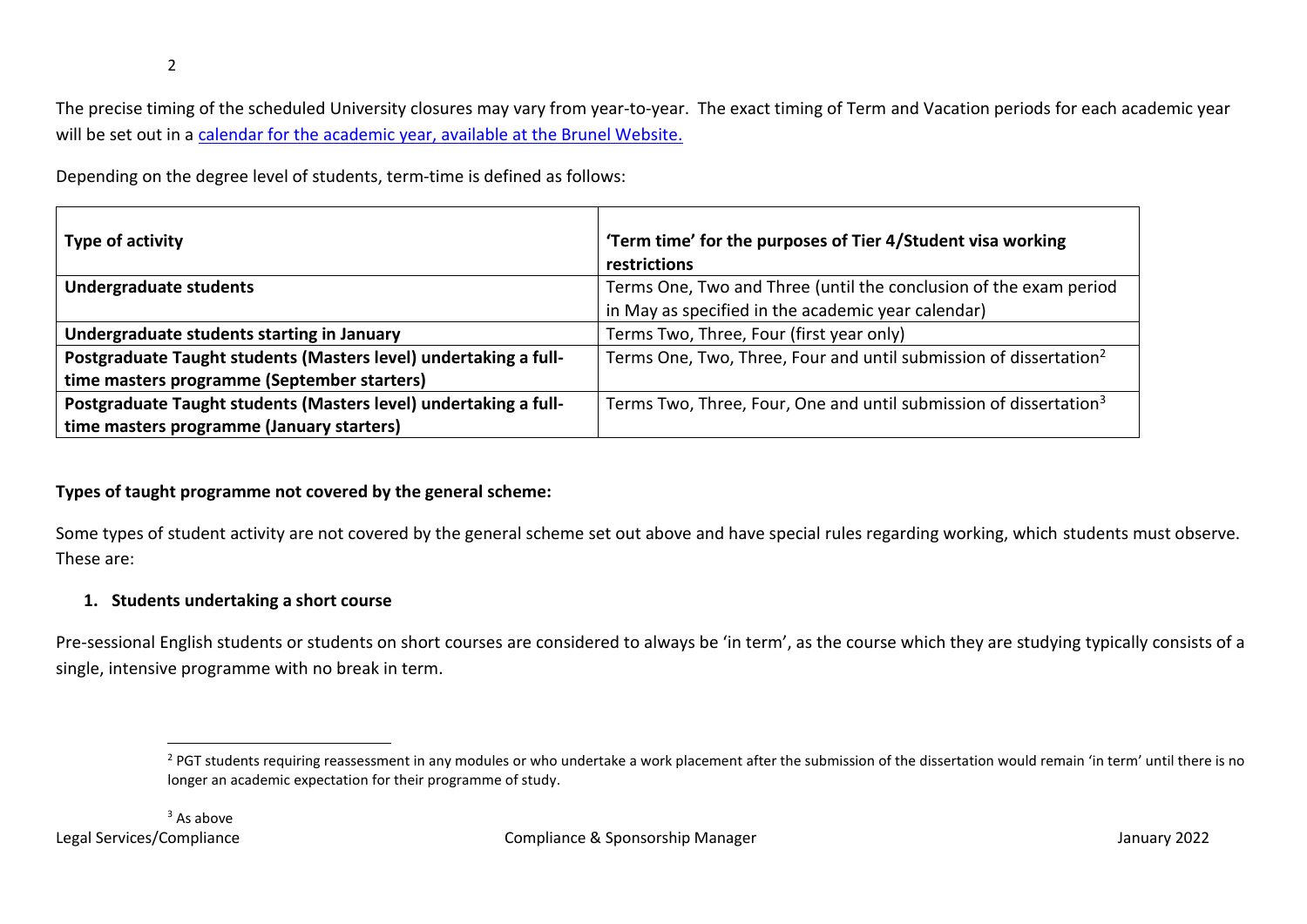#### **2. London Brunel International College (LBIC) students**

LBIC students are considered 'in term' based on the academic year structure of their specific course as outlined by the College.

### **3. Students on programmes which do not follow the term structure outlined above**

Some programmes in the following areas do not follow the same pattern of the academic year as outlined in the general scheme:

- Physiotherapy
- Social Work
- Occupational Therapy
- Community Health Nursing
- Education (Postgraduate Certificate of Education)

For the purposes of Tier 4/Student visas, guidance on the periods of 'term time' for these programmes can be sought from the Student Centre or the student's academic department.

### **Students undertaking a work placement as part of their programme**

Tier 4/sponsored students undertaking a University approved placement as an assessed and integral part of their course are considered 'in term' during their employment contract. Undergraduate students who have not yet secured a placement at the start of Term 1 are considered 'in term' until a placement is secured and the employment contract is finalised at which time the start and end of placement is defined. Tier 4/sponsored students are permitted to work full time on their approved and assessed placements.

#### **PART TWO: RESEARCH DEGREE PROGRAMMES**

Doctoral Researchers on Tier 4/student visas are considered 'in term' for the entire academic year and the terms set out in this document do not apply. This includes summer months, University vacation periods, writing up periods, the period after the submission of a thesis and during corrections or resubmission. Postgraduate Researchers are not eligible to work in excess of the hours stated on their visa until they have been formally awarded the doctoral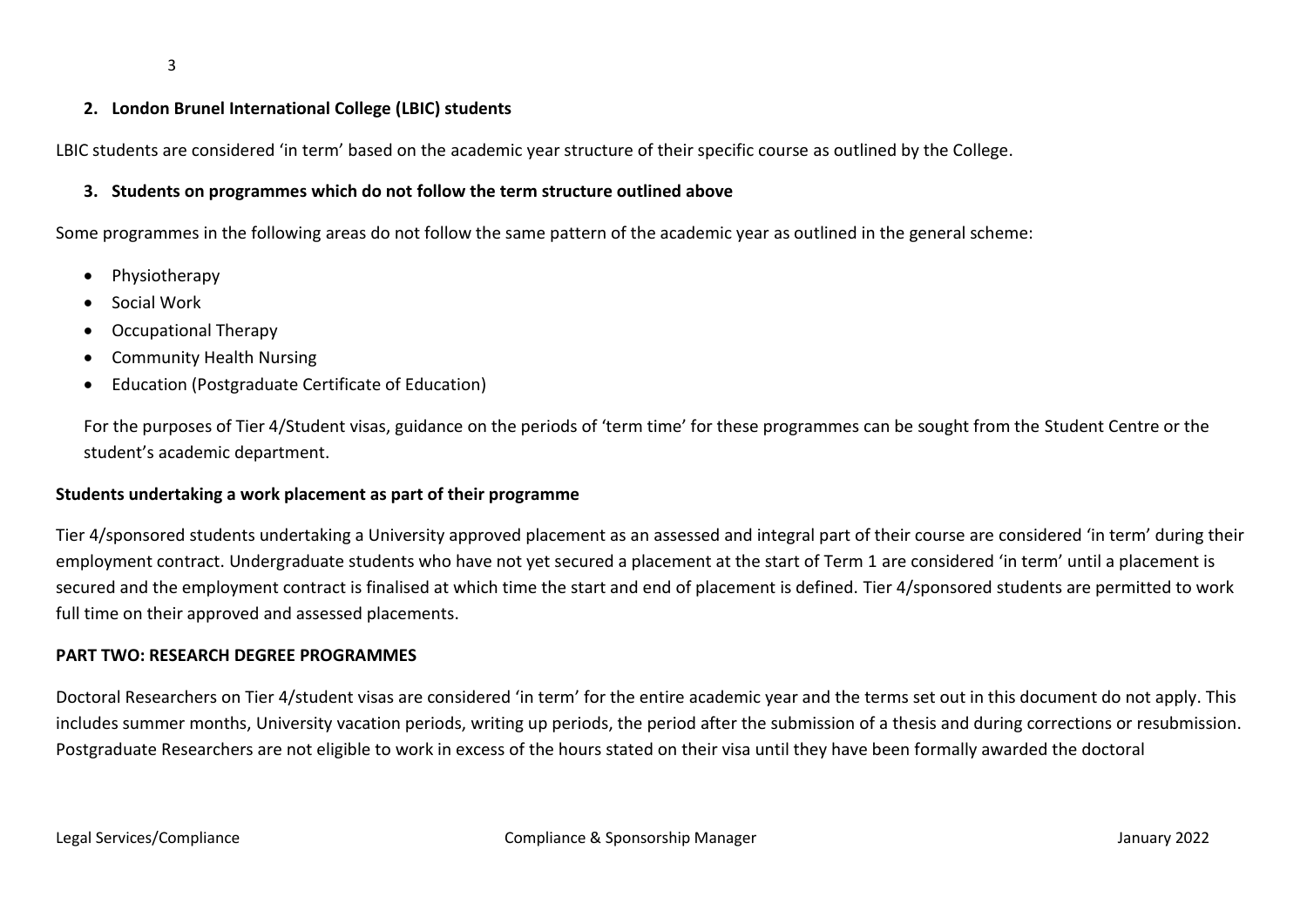4

qualification<sup>4</sup>.

Where a Tier 4/sponsored student is awaiting the award of their PhD/doctoral degree after the submission of their final thesis they will be able to work up to 20 hours per week unless their visa conditions require a further restriction or prohibition of employment. However, as outlined in the paragraph above, they cannot work full-time until the formal award of the PhD/doctoral degree.

Doctoral Researchers awaiting the award of their PhD/doctoral degree after the submission of their final thesis will be able to work up to 35 hours per week provided there are no restrictions on their right to work or prohibition of employment (i.e., non-Tier 4/sponsored students).

Postgraduate Researchers, as per the Code of Practice, may request annual leave (to be agreed by their supervisor). Postgraduate Researchers on annual leave are still subject to their Tier 4/Student visa working restrictions.

# **PART THREE: WORKING AFTER THE COMPLETION/WITHDRAWAL FROM PROGRAMME – TAUGHT AND RESEARCH STUDENTS**

# **Completion of programme**

Tier 4/sponsored students who have successfully completed their course are able to work full-time during the period that they are permitted to be in the UK after their course ends.

# **Doctorate Extension Scheme**

 $\overline{a}$ 

Postgraduate Researchers may be eligible to extend their stay in the UK at the end of their PhD programme under the Tier 4/Student Doctorate Extension Scheme (DES)<sup>5</sup>. This is a 12 month visa which allows students who have completed a PhD programme in the UK to look for and undertake full-time employment with more limited restrictions. Postgraduate Researchers on a Tier 4/Student DES visa are still considered "in term" until the formal award of

<sup>&</sup>lt;sup>4</sup> For clarity, this is where the Postgraduate Researcher has been recommended for an award following the viva without any requirement to undertake corrections and the thesis has been submitted to the library. This also includes non-PhD doctoral programmes such as MPhil and EdD.

<sup>&</sup>lt;sup>5</sup> Students undertaking Masters by Research programmes such as MPhil and MRES are not eligible for the DES.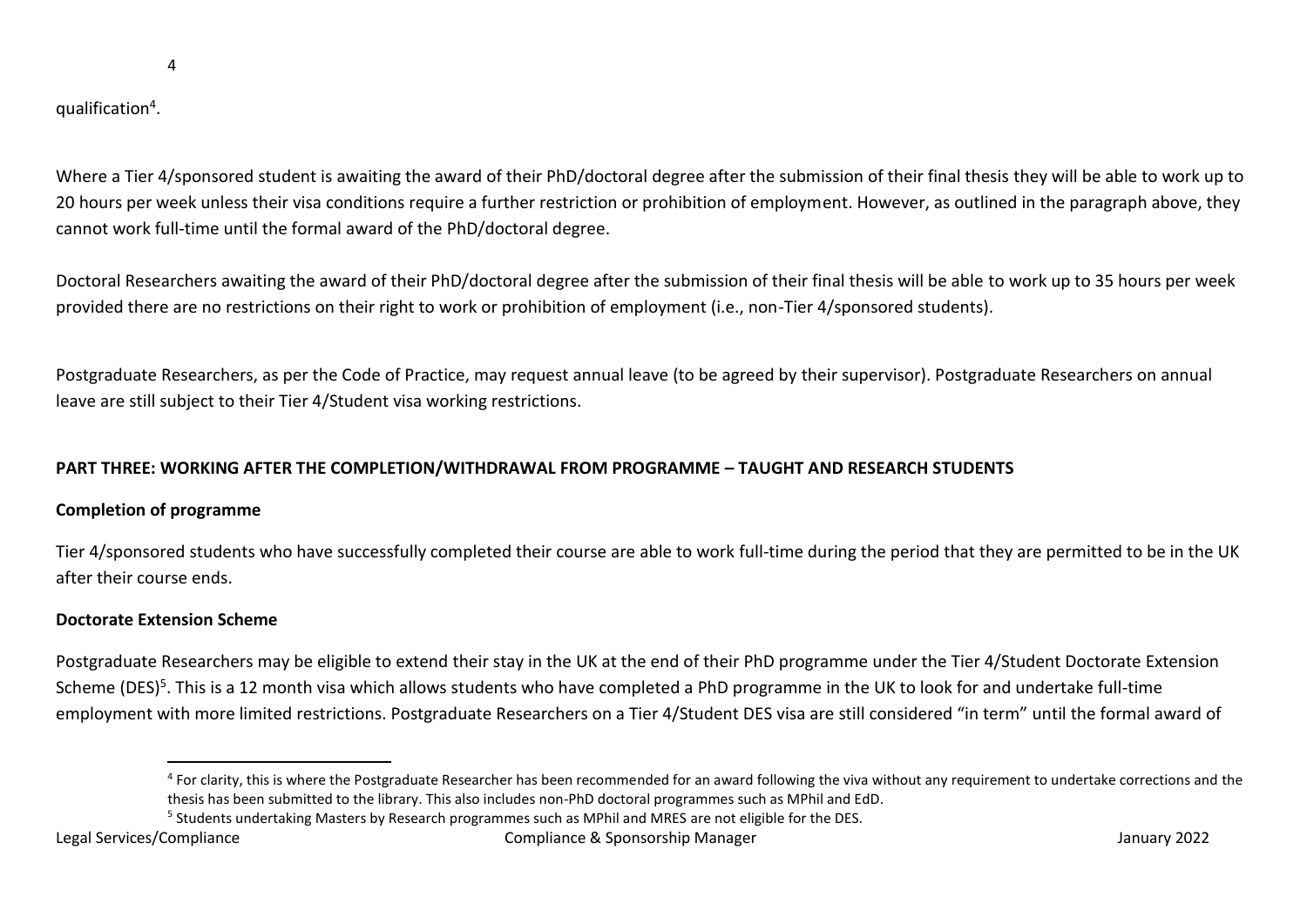5

their PhD as outlined in Part Two above. At this point, the Postgraduate Researcher would be permitted to undertake some work usually prohibited for Tier 4/sponsored students, such as professional entertainment and self-employment (see Part Four below). However, working as a professional sportsperson/coach or as a doctor/dentist in training would still be prohibited.

# **Students who withdraw**

Tier 4/sponsored students who are withdrawn or temporarily withdrawn (abeyance) from studying at the University need to be aware that once this has been processed on their student record, they are *not* entitled to work, regardless of when their permission to be in the UK ends.

# **PART FOUR: WORK THAT IS PROHIBITED FOR TIER 4/SPONSORED STUDENTS**

Under current UK immigration rules, Tier 4/sponsored students are not allowed to undertake certain types of work. These are:

- Employment as a doctor or dentist in training
- Employment as a professional sportsperson, including sports coaching (further guidance on the definition of these can be found in the Student [Sponsor Guidance\)](https://assets.publishing.service.gov.uk/government/uploads/system/uploads/attachment_data/file/939471/Student_Sponsor_Guidance_-_Doc_2_-_Sponsorship_Duties_2020-12.pdf)
- Employment as an entertainer
- Any form of self-employment or business activity (further guidance on the definition of these can be found in the [Student Sponsor Guidance\)](https://assets.publishing.service.gov.uk/government/uploads/system/uploads/attachment_data/file/939471/Student_Sponsor_Guidance_-_Doc_2_-_Sponsorship_Duties_2020-12.pdf)
- To fill a full-time, permanent vacancy (excluding Student Union Sabbatical Officer)

Tier 4/sponsored students must be aware that undertaking these prohibited types of work would be regarded as a breach of visa conditions. If the University was made aware of this, we would be obliged to inform UKVI and and may have to remove the student's visa sponsorship. This would lead to de-registration from the University.

# **PART FIVE: VOLUNTARY WORK AND VOLUNTEERING**

Voluntary (unpaid) work would be included in the hourly restrictions within the term time definitions outlined in this policy. Voluntary work would be classified as an activity where:

- there is typically a contractual obligation on the individual to perform the work and in return an obligation on the organisation to provide it
- the individual is rewarded for that work, through experience or benefits in kind

### Legal Services/Compliance Compliance & Sponsorship Manager January 2022